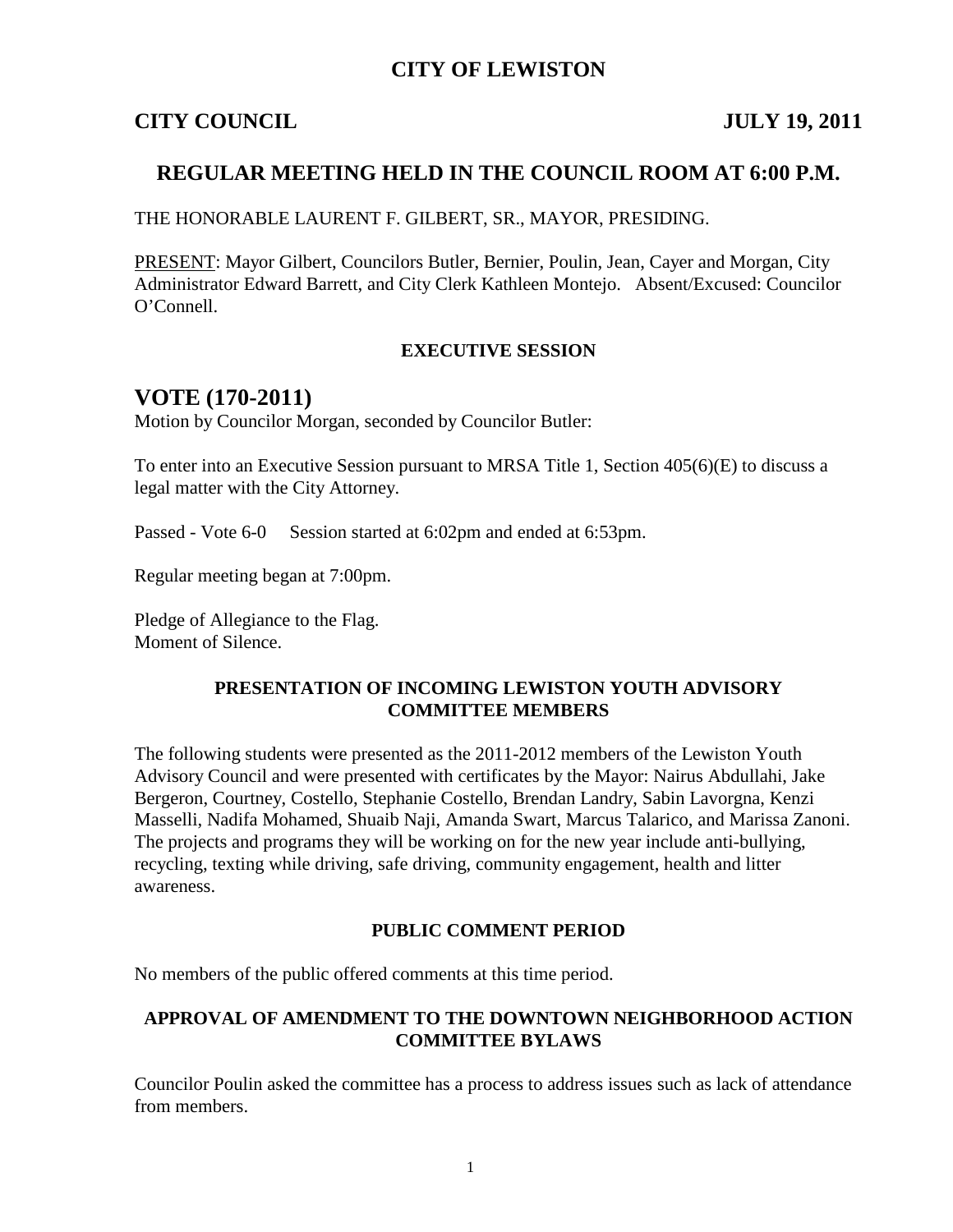# **VOTE (171-2011)**

Motion by Councilor Butler, seconded by Councilor Bernier:

To approve the proposed amendment to Article II, Section VIII of the Downtown Neighborhood Action Committee's Bylaws regarding the quorum requirements of the Committee. Passed - Vote 6-0

#### **RESOLVE AUTHORIZING SUBMISSION OF AN ENTRY TO THE SHANE'S INSPIRATION CONTEST FOR A TOGETHER WE PLAY UNIVERSALLY ACCESSIBLE PLAYGROUND**

# **VOTE (172-2011)**

Motion by Councilor Jean, seconded by Councilor Bernier:

To approve the Resolve authorizing submission of an entry to the Shane's Inspiration Contest for a Together We Play universally accessible playground:

Whereas, a universally accessible playground in the City of Lewiston would be one of inclusion, safety, and acceptance for those living with & without disabilities; and

Whereas, such a playground would be a "playground of abilities" where all children could be part of the creativity and imagination of play; and

Whereas, several partners have stepped forward in support of this opportunity, including Sandcastle Clinical & Educational Services; Childhood Development Services – First Step; Healthy Androscoggin; Lewiston Public Schools; Head Start of Androscoggin County; The Margaret Murphy Center for Children; Lewiston Police Department; Lewiston's Director of Buildings/ADA Coordinator; Ben & Erin Hayes who share a personal perspective; and Orientation & Mobility Specialist Lauren Goldsmith; and

Whereas, it is anticipated that this project's community impact would be vast—a virtual eye opener supporting play equality and a "draw" for Lewiston residents, residents from surrounding areas, visitors, and tourists; and

Whereas, if the City of Lewiston is selected as the grand prize winner, it will receive \$100,000 in inclusive Landscape Structures playground equipment and \$50,000 in project development, design services, and comprehensive educational programming; if selected instead as one of five regional winners, the prize will be \$10,000 in inclusive equipment and \$50,000 for development, design, and educational programming; and

Whereas, the City of Lewiston would be asked to provide in-kind services for prep work at the selected location for the playground, three sites for which are currently being considered; and

Whereas, the universally accessible playground could also be the "first step" towards a playground that could eventually expand—through grants and donations—into a place where children and families could play year-round, enjoying Maine's four seasons;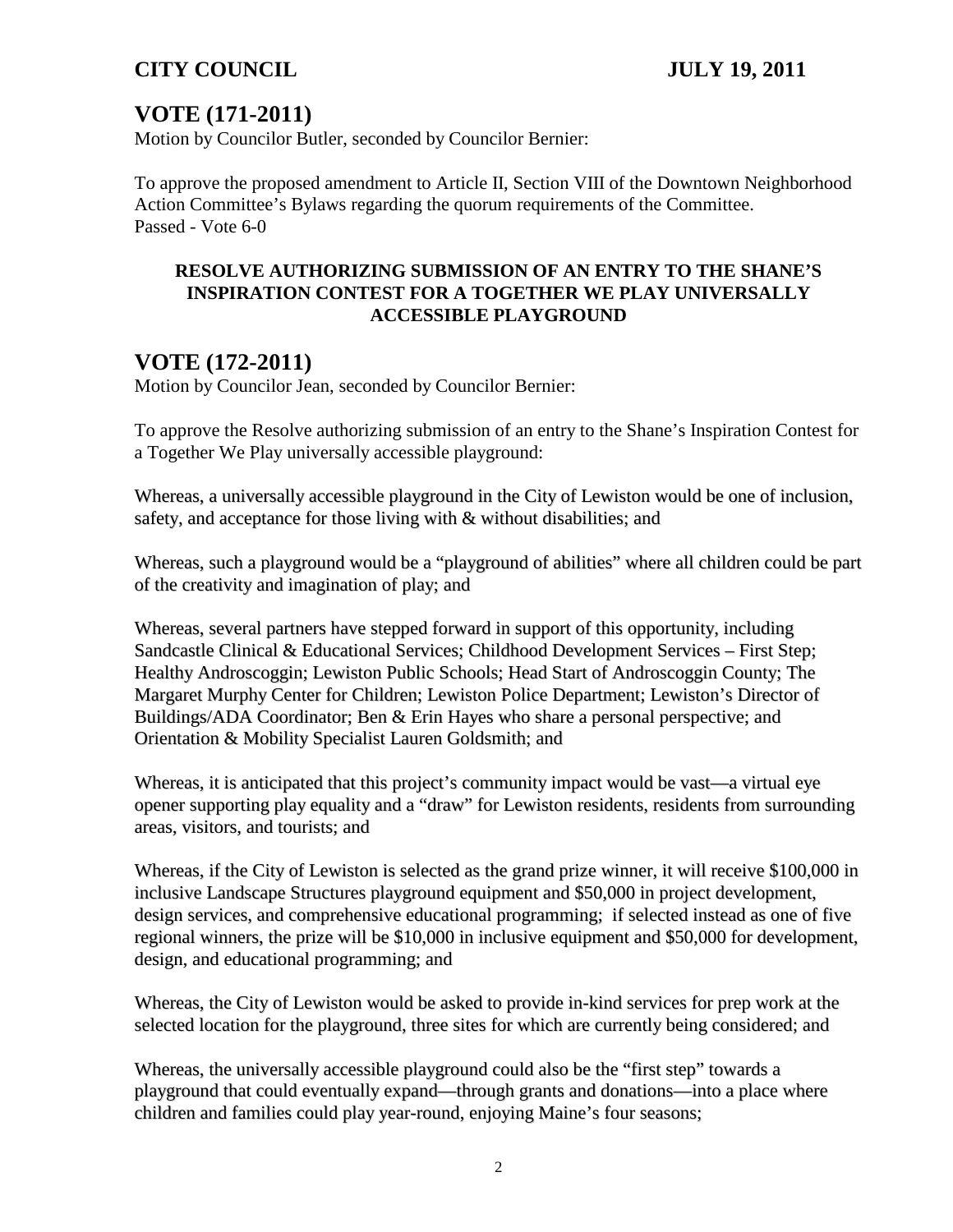Now, Therefore, be It Resolved by the City Council of the City of Lewiston that the City Council supports the City's contest entry in pursuit of a Together We Play universally accessible playground, a place where compassion, understanding, and fun would go hand-in-hand.

Passed - Vote 6-0

## **ORDER AUTHORIZING THE CITY ADMINISTRATOR TO NEGOTIATE AND EXECUTE AN ACCESS ROAD EASEMENT AND A LAY-DOWN AREA LEASE WITH CENTRAL MAINE POWER ON THE CITY'S RANDALL ROAD BALL FIELD PROPERTY AT 381 RANDALL ROAD REAR**

# **VOTE (173-2011)**

Motion by Councilor Jean, seconded by Councilor Bernier:

To approve the Order authorizing the City Administrator to negotiate and execute an access road easement and a lay-down area lease with Central Maine Power on the City's Randall Road ball field property at 381 Randall Road rear:

Whereas, the City owns property at 381 Randall Rd (rear); and

Whereas, as part of their Maine Power Reliability Program (MPRP), CMP is upgrading its electrical transmission line that crosses property adjacent to this City property; and

Whereas, CMP approached the City requesting an access easement and a temporary (during the construction) lay-down area lease for a 60 by 110 foot area to assist in their project; and

Whereas, CMP worked with City staff to identify compensation for the easement and lay-down area, including "Bouldering" the access road to prevent motorized vehicles direct access to the ball fields and expanding and improving the small existing gravel parking area for the fields; and

Whereas, this easement and temporary lease would benefit both the City and CMP;

Now, Therefore, Be It Ordered by the City Council of the City of Lewiston that the City Administrator is authorized to negotiate, approve, and execute an access road easement and a lay-down area lease for a portion of City-owned property located at 381 Randall Road (Rear) with Central Maine Power in support of the Maine Power Reliability Project.

Passed - Vote 6-0

### **RESOLVE AUTHORIZING THE INSTALLATION OF A KOREAN WAR ERA JEEP MONUMENT IN VETERANS MEMORIAL PARK**

## **VOTE (174-2011)**

Motion by Councilor Jean, seconded by Councilor Bernier:

To approve the Resolve authorizing the installation of a Korean War era Jeep monument in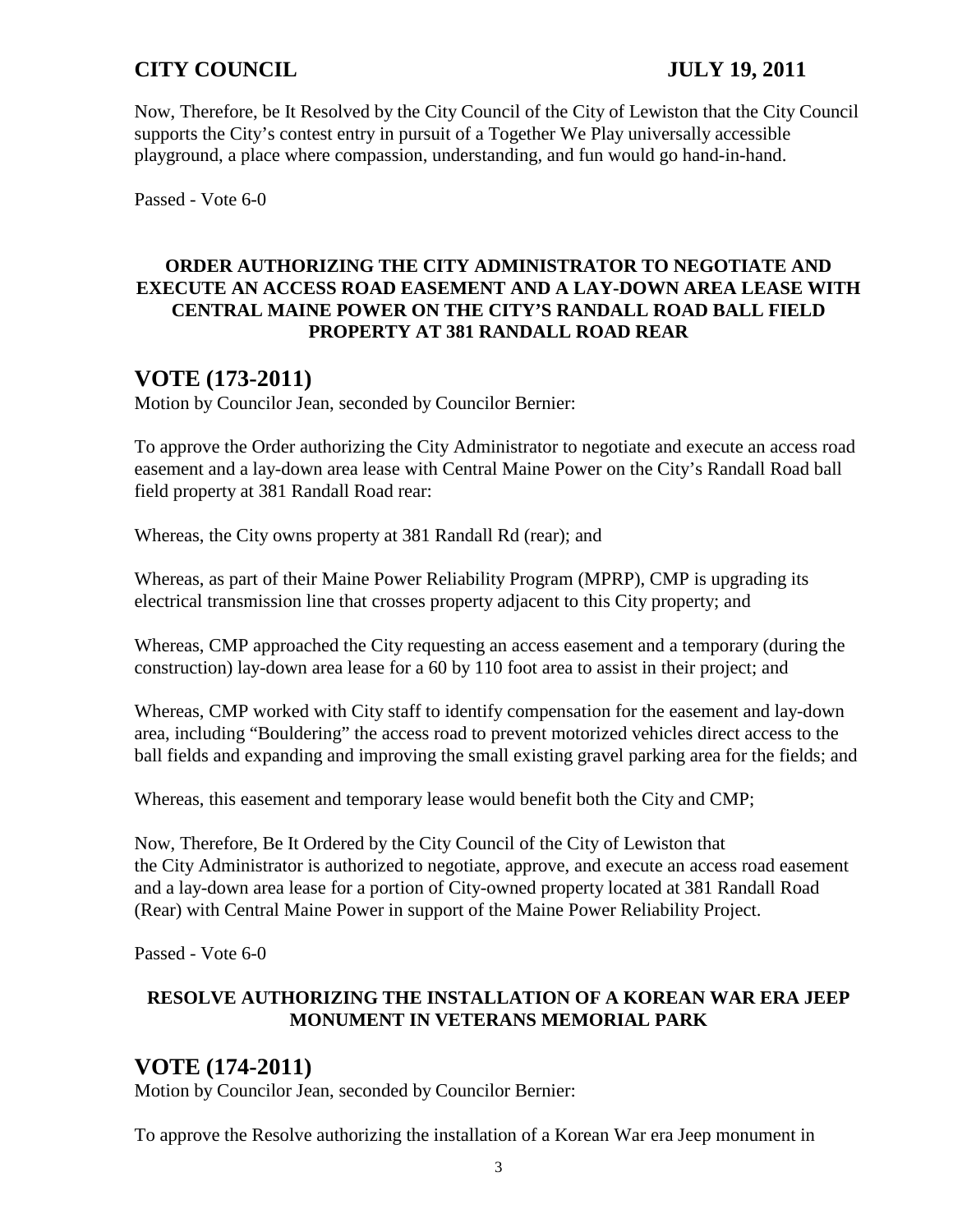Veterans Memorial Park:

Whereas, Veterans Park is a cooperative venture between the Lewiston Auburn Veterans Council and the City of Lewiston; and

Whereas, in accordance with a memorandum of understanding between the parties, the Veterans Council has requested permission to install a Korean War Era Jeep in Veterans Park; and

Whereas, the Jeep will be placed on an above ground pedestal; and

Whereas, this installation will be done by the Veterans Council at no cost to the City of Lewiston; and

Whereas, the proposed location of this installation has been reviewed and approved by City staff;

Now, therefore, be it Resolved by the City Council of the City of Lewiston that The Lewiston Auburn Veterans Council is hereby authorized to install a Korean War Era Jeep in Veterans Memorial Park at a location approved by the City Administrator.

Passed - Vote 6-0

## **AMENDMENT TO THE CITY POLICY MANUAL REGARDING THE ELEVATOR GRANT PROGRAM**

# **VOTE (175-2011)**

Motion by Councilor Jean, seconded by Councilor Bernier:

To amend the 50/50 Commercial Rehabilitation Loan Program policy, Policy Manual Number 27, regarding the elevator grant program, as recommended by the City Administrator and Interim Director of Economic and Community Development. Passed - Vote 6-0

### **APPOINTMENT TO THE LAKE AUBURN WATERSHED PROTECTION COMMISSION BOARD OF DIRECTORS**

## **VOTE (176-2011)**

Motion by Councilor Jean, seconded by Councilor Butler:

To appoint Public Works Director David Jones to the Lake Auburn Watershed Protection Commission Board of Directors for a three year term, said term to expire July 2013. Passed - Vote 6-0

## **ORDER AUTHORIZING THE CITY CLERK TO CAST THE CITY'S BALLOT FOR THE MAINE MUNICIPAL ASSOCIATION'S EXECUTIVE COMMITTEE AND VICE-PRESIDENT**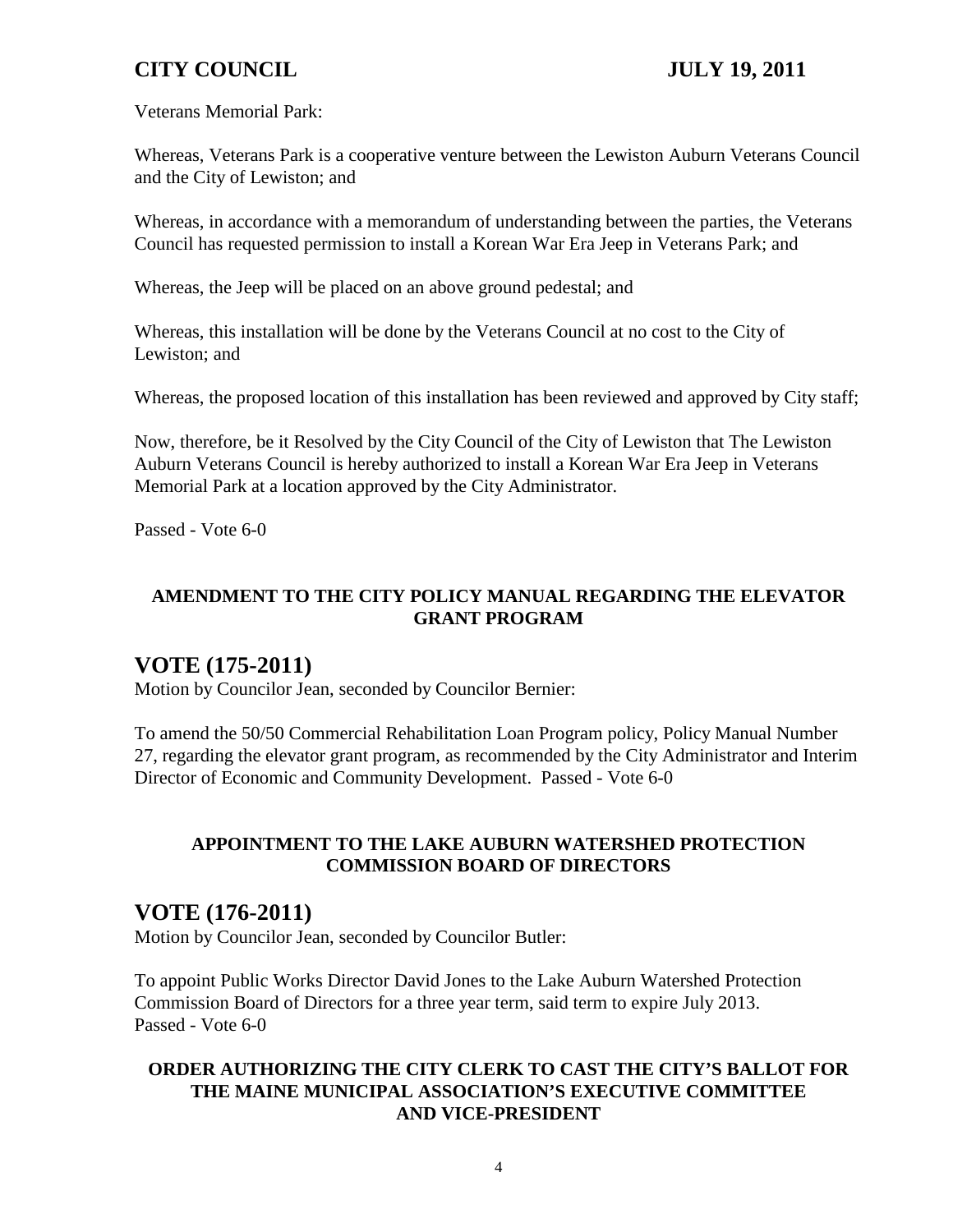# **VOTE (177-2011)**

Motion by Councilor Jean, seconded by Councilor Bernier:

To approve the slate of candidates as presented on the Maine Municipal Association's ballot and to authorize the City Clerk to cast the City's ballot for the Maine Municipal Association's Executive Committee and Vice-President. Passed - Vote 6-0

#### **PUBLIC HEARING ON A NEW APPLICATION FOR A SPECIAL AMUSEMENT PERMIT FOR LIVE ENTERTAINMENT FOR THE POP SHOPPE DINER, 413 MAIN STREET**

Mayor Gilbert opened the public hearing to receive citizen input and comment. No members of the public spoke for or against this item. Mayor Gilbert then closed the hearing.

## **VOTE (178-2011)**

Motion by Councilor Cayer, seconded by Councilor Morgan:

To grant a Special Amusement Permit for live entertainment to the Pop Shoppe Diner, 413 Main Street. Passed - Vote 6-0

#### **PUBLIC HEARING ON A RENEWAL APPLICATION FOR A SPECIAL AMUSEMENT PERMIT FOR LIVE ENTERTAINMENT FOR THE ANDROSCOGGIN BANK COLISEE, 190 BIRCH STREET**

Mayor Gilbert opened the public hearing to receive citizen input and comment. No members of the public spoke for or against this item. Mayor Gilbert then closed the hearing.

## **VOTE (179-2011)**

Motion by Councilor Cayer, seconded by Councilor Morgan:

To grant a Special Amusement Permit for live entertainment to Androscoggin Bank Colisee, 190 Birch Street. Passed - Vote 6-0

#### **PUBLIC HEARING ON THE RENEWAL APPLICATION FOR A SPECIAL AMUSEMENT PERMIT FOR LIVE ENTERTAINMENT FOR ACME SOCIAL CLUB, 255 PARK STREET**

Mayor Gilbert opened the public hearing to receive citizen input and comment. No members of the public spoke for or against this item. Mayor Gilbert then closed the hearing.

## **VOTE (180-2011)**

Motion by Councilor Poulin, seconded by Councilor Butler:

To grant a Special Amusement Permit for live entertainment to Acme Social Club, 255 Park Street. Passed - Vote 6-0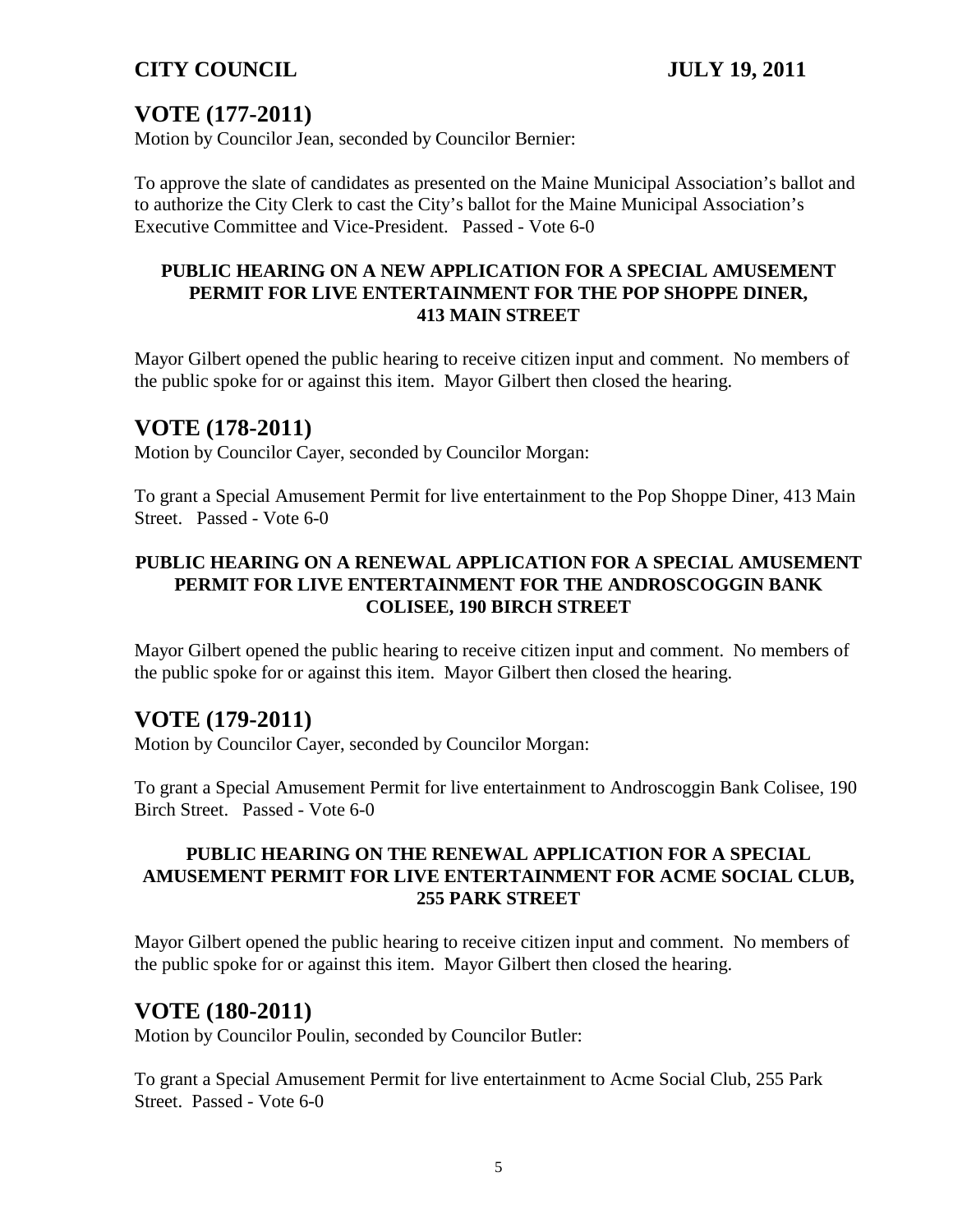#### **PUBLIC HEARING ON THE RENEWAL OF A SPECIAL AMUSEMENT PERMIT FOR LIVE ENTERTAINMENT FOR SHE DOESN'T LIKE GUTHRIES, 115 MIDDLE STREET**

Mayor Gilbert opened the public hearing to receive citizen input and comment. No members of the public spoke for or against this item. Mayor Gilbert then closed the hearing.

## **VOTE (181-2011)**

Motion by Councilor Butler, seconded by Councilor Jean:

To grant a Special Amusement Permit for live entertainment to She Doesn't Like Guthries, 115 Middle Street. Passed - Vote 6-0

#### **PUBLIC HEARING FOR APPROVAL OF AN OUTDOOR ENTERTAINMENT PERMIT FOR THE BRIDGE CONCERT**

Mayor Gilbert opened the public hearing to receive citizen input and comment. No members of the public spoke for or against this item. Mayor Gilbert then closed the hearing.

## **VOTE (182-2011)**

Motion by Councilor Jean, seconded by Councilor Butler:

To conduct a public hearing on an application for an outdoor entertainment event for The Bridge, and to grant a permit for an Outdoor Entertainment Event, as required by the City Code of Ordinances, Chapter 10, Article 1, Section 10-3, to The Bridge for an outdoor music concert to be held at Kennedy Park on August 27, 2011, contingent upon positive recommendations from the Recreation Department, Police Department, Fire Department, Code/Health Officer and Land Use Inspector regarding compliance with all regulations and compliance with all City ordinances. Passed - Vote 6-0

## **VOTE (183-2011)**

Motion by Councilor Butler, seconded by Councilor Jean:

To approve their request for a waiver of the permitting fees in the amount of \$52. Passed - Vote 5-1 (Councilor Bernier opposed)

#### **PUBLIC HEARING AND FINAL PASSAGE REGARDING AN AMENDMENT TO THE CITY CODE TO REFLECT NEW PROCEDURES REGARDING THE USE OF THE CITY'S UNASSIGNED FUND BALANCE**

Mayor Gilbert opened the public hearing to receive citizen input and comment. No members of the public spoke for or against this item. Mayor Gilbert then closed the hearing.

## **VOTE (184-2011)**

Motion by Councilor Cayer, seconded by Councilor Poulin: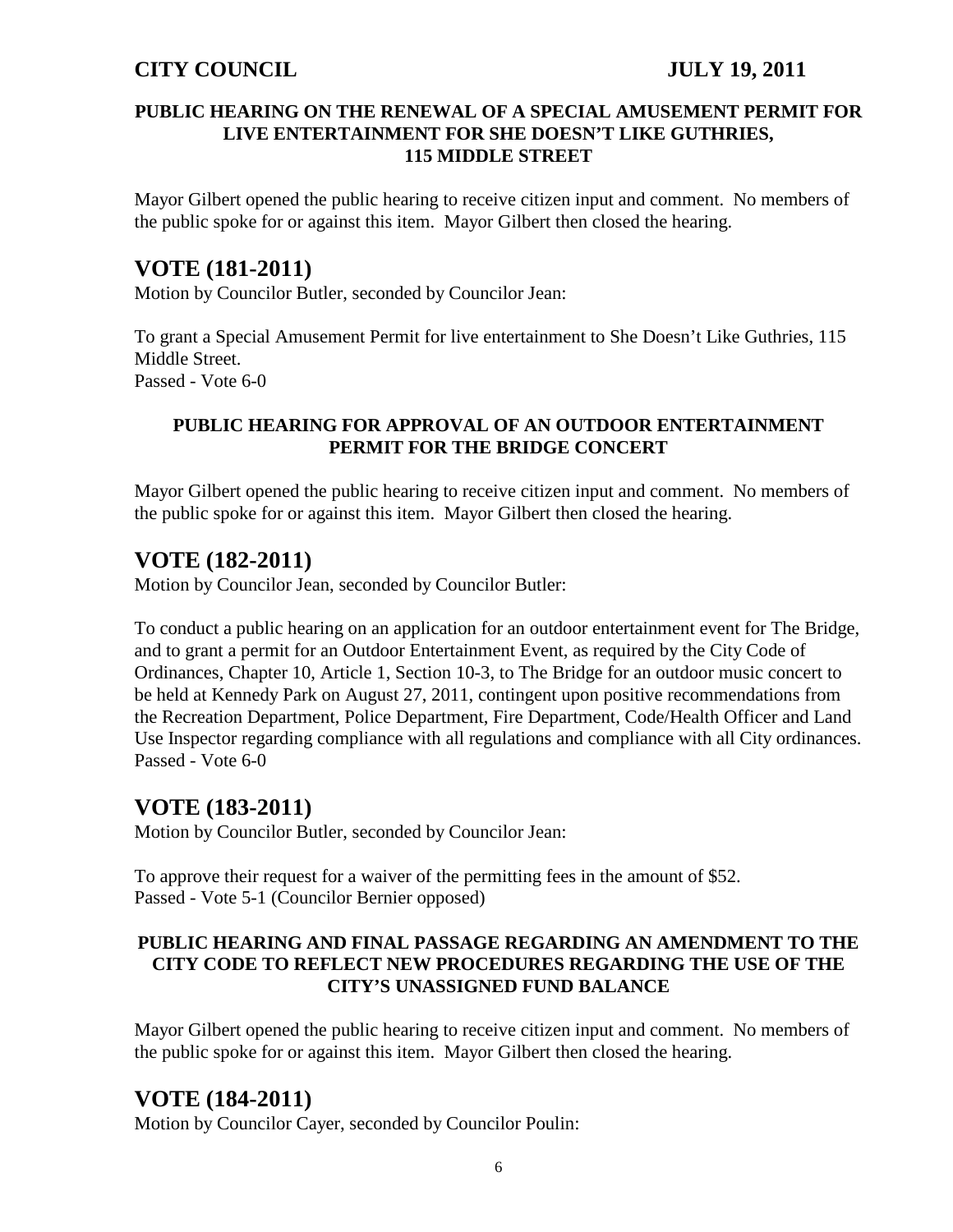That the proposed amendments to the City Code of Ordinances, Chapter 2, "Administration", Section 2-36 – 38, pertaining to Unassigned Fund Balance, receive final passage by a roll call vote. Passed - Vote 5-1 (Councilor Bernier opposed)

### **PUBLIC HEARING AND FINAL PASSAGE REGARDING AN AMENDMENT TO THE BUSINESS LICENSING ORDINANCE REGARDING SECOND HAND DEALERS**

Mayor Gilbert opened the public hearing to receive citizen input and comment. No members of the public spoke for or against this item. Mayor Gilbert then closed the hearing.

# **VOTE (185-2011)**

Motion by Councilor Butler, seconded by Councilor Jean:

That the proposed amendment to the City Code of Ordinances, Chapter 22, "Businesses", Article VII "Junk Collectors, Pawnbrokers and Second Hand Dealers", Sections 22-191, 195 and 197 receive final passage by a roll call vote. Passed - Vote 6-0

#### **PUBLIC HEARING AND FINAL PASSAGE FOR LAND USE CODE AMENDMENTS REGARDING THE CREATION OF A NEW ZONING DISTRICT CALLED BUSINESS TRANSITION - 1**

Mayor Gilbert opened the public hearing to receive citizen input and comment. No members of the public spoke for or against this item. Mayor Gilbert then closed the hearing. Citing a conflict of interest since he is the realtor that represents the petitioner, Councilor Morgan recused himself from this item and sat in the audience.

# **VOTE (186-2011)**

Motion by Councilor Butler, seconded by Councilor Bernier:

That the proposed amendment to Appendix A, Article IV "Establishment of Districts", and Article XI "District Regulations", of the City Zoning and Land Use Code, concerning the creation of the Business Transition – 1 Zoning District, receive final passage by a roll call vote. Did Not Pass - Vote 3-2 (Councilors Bernier, Cayer and Butler in favor; Councilors Poulin and Jean opposed).

(Note – Per the City Charter, motions must receive a minimum of four affirmative votes in order to pass.)

#### **PUBLIC HEARING AND FIRST PASSAGE REGARDING AN AMENDMENT TO THE BUILDINGS AND BUILDING REGULATIONS ORDNIANCE REGARDING THE PROPERTY MAINTENANCE CODE**

Mayor Gilbert opened the public hearing to receive citizen input and comment. No members of the public spoke for or against this item. Mayor Gilbert then closed the hearing. Councilor Butler noted that he wants to see the weeds and overgrowth on properties in the downtown controlled since it adds to the look of blight. Planning and Code Enforcement Director Gil Arsenault said if they receive complaints, they will act upon them.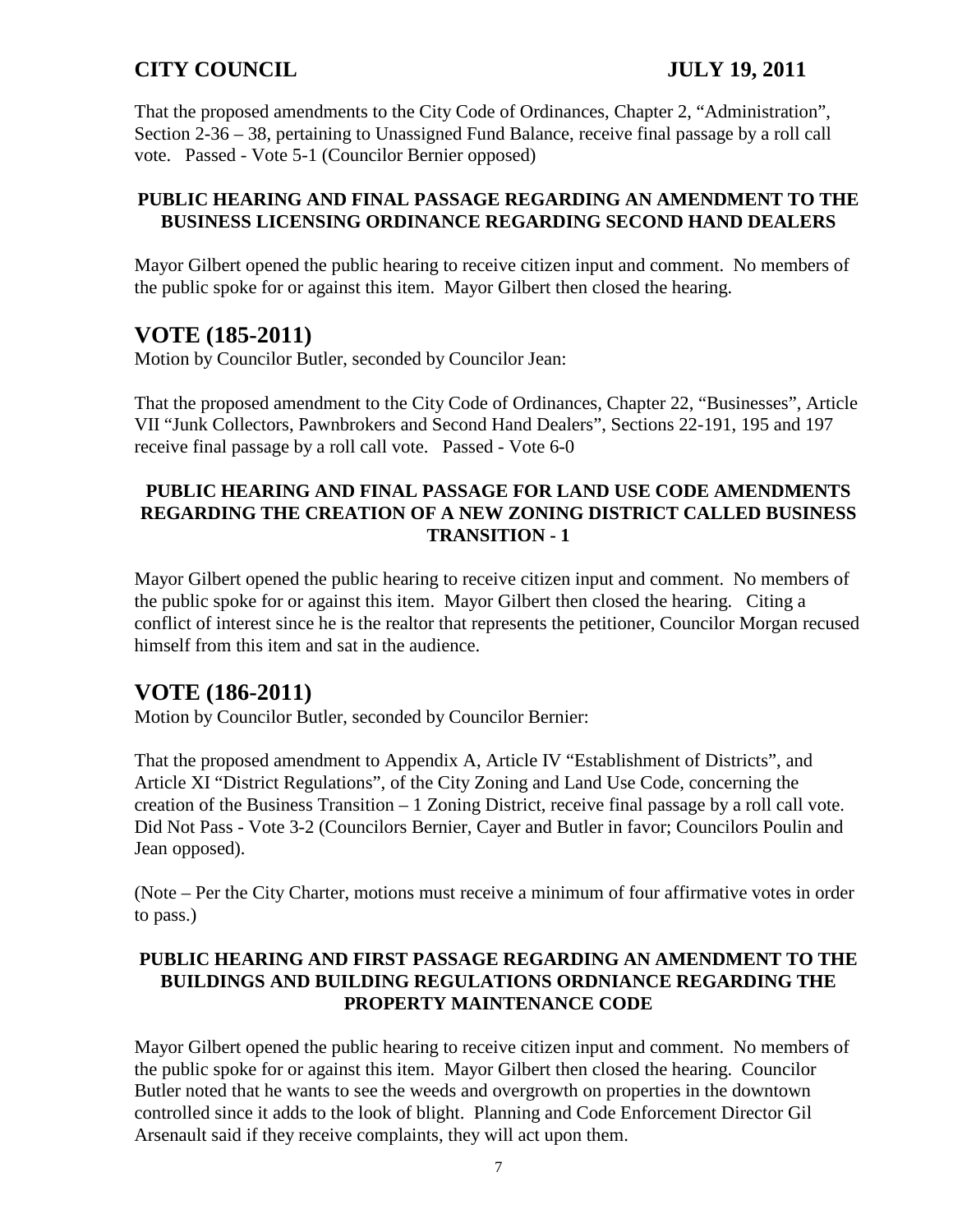# **VOTE (187-2011)**

Motion by Councilor Cayer, seconded by Councilor Jean:

To repeal Sections 18-51 and 18-52 of the current City Code, and that the proposed amendment to the City Code of Ordinances, Chapter 18 "Buildings and Building Regulations", Article III, "Property Maintenance Code", Section 18-51 "Adoption of International Property Maintenance Code" and Section 18-52 "Amendments to the International Property Maintenance Code", receive first passage by a roll call vote and the public hearing be continued to the next regular City Council meeting for final passage. Passed - Vote 5-1 (Councilor Poulin opposed)

#### **PUBLIC HEARING AND FIRST PASSAGE REGARDING AN AMENDMENT TO THE STREETS AND SIDEWALKS ORDINANCE REGARDING THE USE OF TABLES AND CHAIRS ON CITY SIDEWALKS**

Mayor Gilbert opened the public hearing to receive citizen input and comment. No members of the public spoke for or against this item. Mayor Gilbert then closed the hearing.

# **VOTE (188-2011)**

Motion by Councilor Jean, seconded by Councilor Butler:

That the proposed amendments to the City Code of Ordinances, Chapter 66 "Streets and Sidewalks", Article II "Tables, chairs and benches on sidewalks or public ways", receive first passage by a roll call vote, and that the public hearing on said ordinance be continued to the next regular City Council meeting for final passage. Passed - Vote 6-0

At this time, the Council took a 10 minute recess.

### **RESOLVE AUTHORIZING MUSEUM L/A TO USE THE LINCOLN STREET PARKING GARAGE FOR A FUND-RAISING EVENT**

Councilor Cayer expressed a concern regarding the potential of intoxicated people on the top level of the garage. It was noted the event organizers will have volunteers monitoring all patrons.

## **VOTE (189-2011)**

Motion by Councilor Jean, seconded by Councilor Butler:

To approve the Resolve authorizing Museum L/A to use the Lincoln Street Parking Garage for a fund-raising event:

Whereas, Museum L/A has requested to use the top floor of the Lincoln Street Parking Garage for a fund raising dance and event; and

Whereas, City staff has worked with representatives of Museum L/A to determine the requirements that must be met for such an event; and

Whereas, Museum L/A has agreed to meet all such requirements;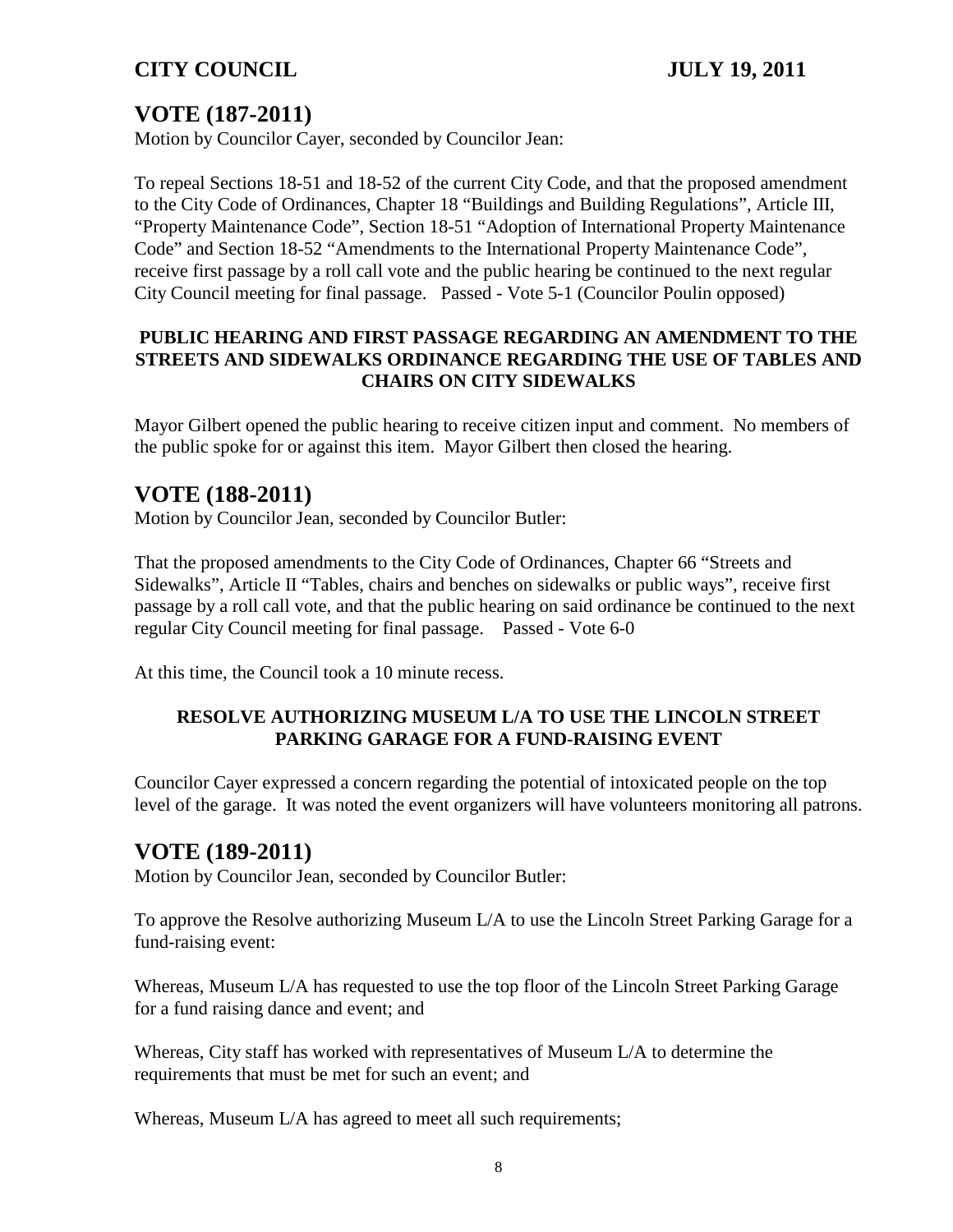Now, Therefore, Be It Resolved by the City Council of the City of Lewiston that Museum L/A is hereby authorized to use the top floor of the Lincoln Street Parking Garage for a dance/fund raising event to be held on Saturday, August 13, 2011 with a rain date of Sunday, August 14, 2011, subject to execution of the attached release of liability, conforming to all requirements established by City staff, and obtaining an outdoor entertainment permit.

Passed - Vote 5-1 (Councilor Poulin opposed)

#### **PUBLIC HEARING FOR APPROVAL OF AN OUTDOOR ENTERTAINMENT PERMIT FOR THE DANCE UNDER THE STARS EVENT TO BE HELD AT THE LINCOLN STREET PARKING GARAGE AND REQUEST FOR USE OF CITY SERVICES FOR THE EVENT**

Mayor Gilbert opened the public hearing to receive citizen input and comment. No members of the public spoke for or against this item. Mayor Gilbert then closed the hearing.

## **VOTE (190-2011)**

Motion by Councilor Morgan, seconded by Councilor Cayer:

To conduct a public hearing on an application for an outdoor entertainment event for the Dance Under The Stars event, and to grant a permit for an Outdoor Entertainment Event, as required by the City Code of Ordinances, Chapter 10, Article 1, Section 10-3, to Museum L/A for outdoor music concert to be held at the Lincoln Street Parking Garage on August 13, 2011, with a rain date of August 14, 2011 contingent upon positive recommendations from the Recreation Department, Police Department, Fire Department, Code/Health Officer and Land Use Inspector regarding compliance with all regulations and compliance with all City ordinances. Passed - Vote 5-1 (Councilor Poulin opposed)

## **VOTE (191-2011)**

Motion by Councilor Butler, seconded by Councilor Jean:

To approve the request for the use of city services for the Dance Under the Stars event: eight 50 gallon trash barrels from the Recreation Department; A-frame style signage from Public Works Department to direct patrons to parking options; and barriers from the Public Works Department to prevent vehicles from driving into the garage. Passed - Vote 5-1 (Councilor Poulin opposed)

#### **ORDER AUTHORIZING THE CITY ADMINSTRATOR TO EXECUTE A MEMORANDUM OF UNDERSTANDING FOR THE JOINT CITY-SCHOOL HUMAN RESOURCE PILOT PROJECT**

# **VOTE (192-2011)**

Motion by Councilor Cayer, seconded by Councilor Poulin:

To approve the Order authorizing the City Administrator to execute a Memorandum of Understanding for the Joint City-School Human Resources Pilot Project: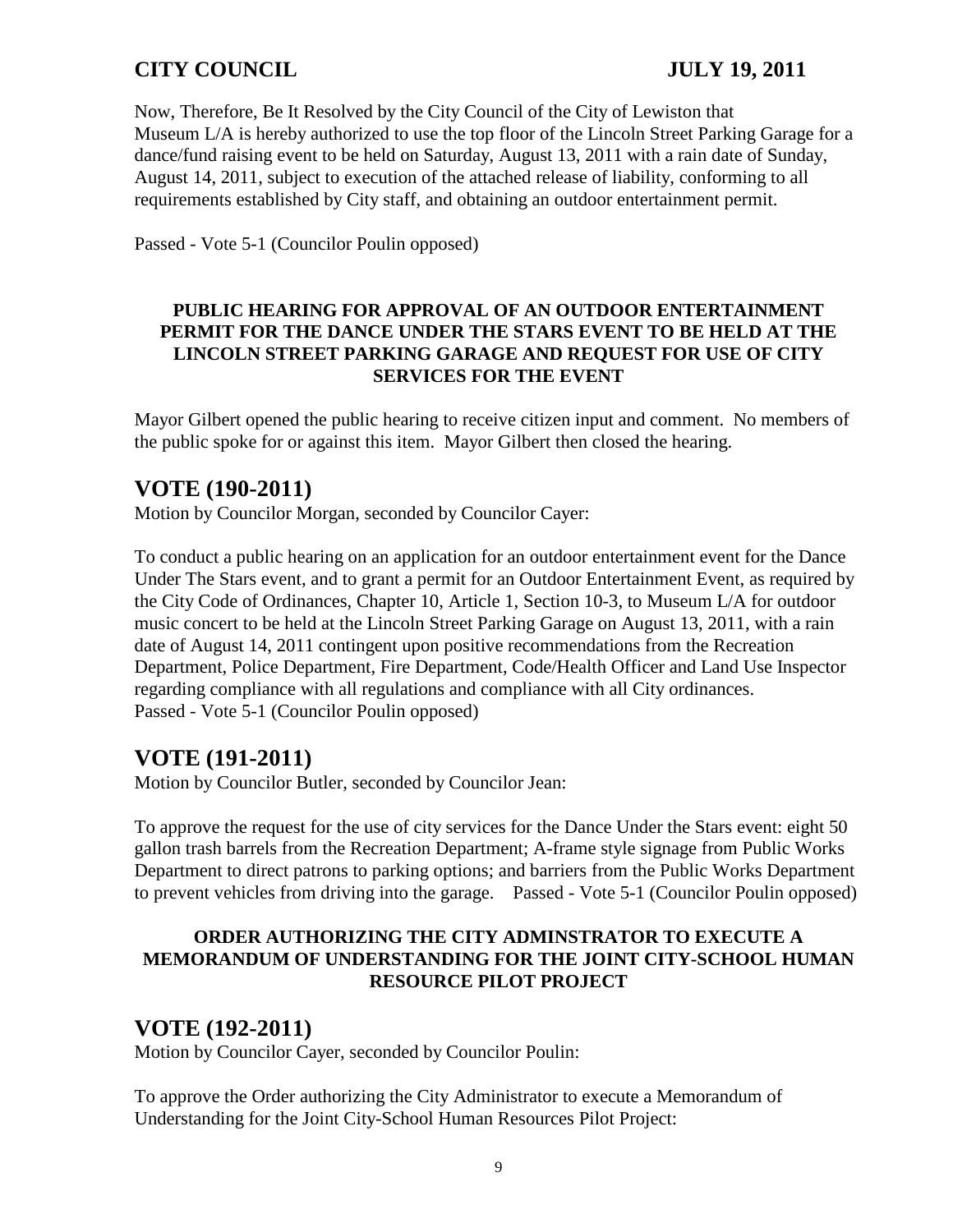Whereas, the City has pursued and supported a number of joint-service efforts to provide programming to residents and employees of the city; and

Whereas, the City and School Department have worked collaboratively on an informal basis for several decades; and

Whereas, the human resources needs for city and school employees will continue to be confronted with an increasing level of regulation and complexity; and

Whereas, the proposed Memorandum of Understanding will allow for a thorough examination of the human resource and risk management needs of both the City and the School Department without binding either organization to any specific long-term arrangements at this time;

Now, Therefore, Be It Resolved by the City Council of the City of Lewiston that the City Administrator is hereby authorized to sign a Memorandum of Understanding (MOU), a copy of which is attached hereto, with the Lewiston School Department for the Joint Human Resources Pilot Project and to approve any non-substantive amendments to the MOU as needed.

Passed - Vote 6-0

## **ORDER AUTHORIZING THE CITY ADMINISTRATOR TO EXECUTE A JOINT DEVELOPMENT AGREEMENT WITH ERIC AGREN OF 43 LISBON STREET**

# **VOTE (193-2011)**

Motion by Councilor Cayer, seconded by Councilor Bernier:

To continue this item to a special City Council meeting in Tuesday, August 2, 2011. Passed - Vote 6-0

## **RESOLVE REQUESTING THE PLANNING BOARD CONSIDER A REPEAL OF THE ADDITIONAL STANDARD FOR LARGE SCALE COMMERCIAL DEVELOPMENT – ARTICLE XIII SECTION 14 OF THE LAND DEVELOPMENT CODE**

# **VOTE (194-2011)**

Motion by Councilor Jean, seconded by Councilor Cayer:

To approve the Resolve requesting the Planning Board consider a repeal of the additional standard for large scale commercial development – Article XIII Section 14 of the Land Development Code:

Whereas, the Informed Growth Act (30-A MRSA Chapter 187, Sub-Chapter 3-A) was adopted by the State Legislature and added additional development review criteria (the evaluation of economic impact) to the review and permitting of large scale retail development; and

Whereas, subsection 4371 of the Act exempted municipalities that "adopted economic and community impact review criteria that apply to large scale-scale retail development land use permit applications and that require a study of the comprehensive economic and community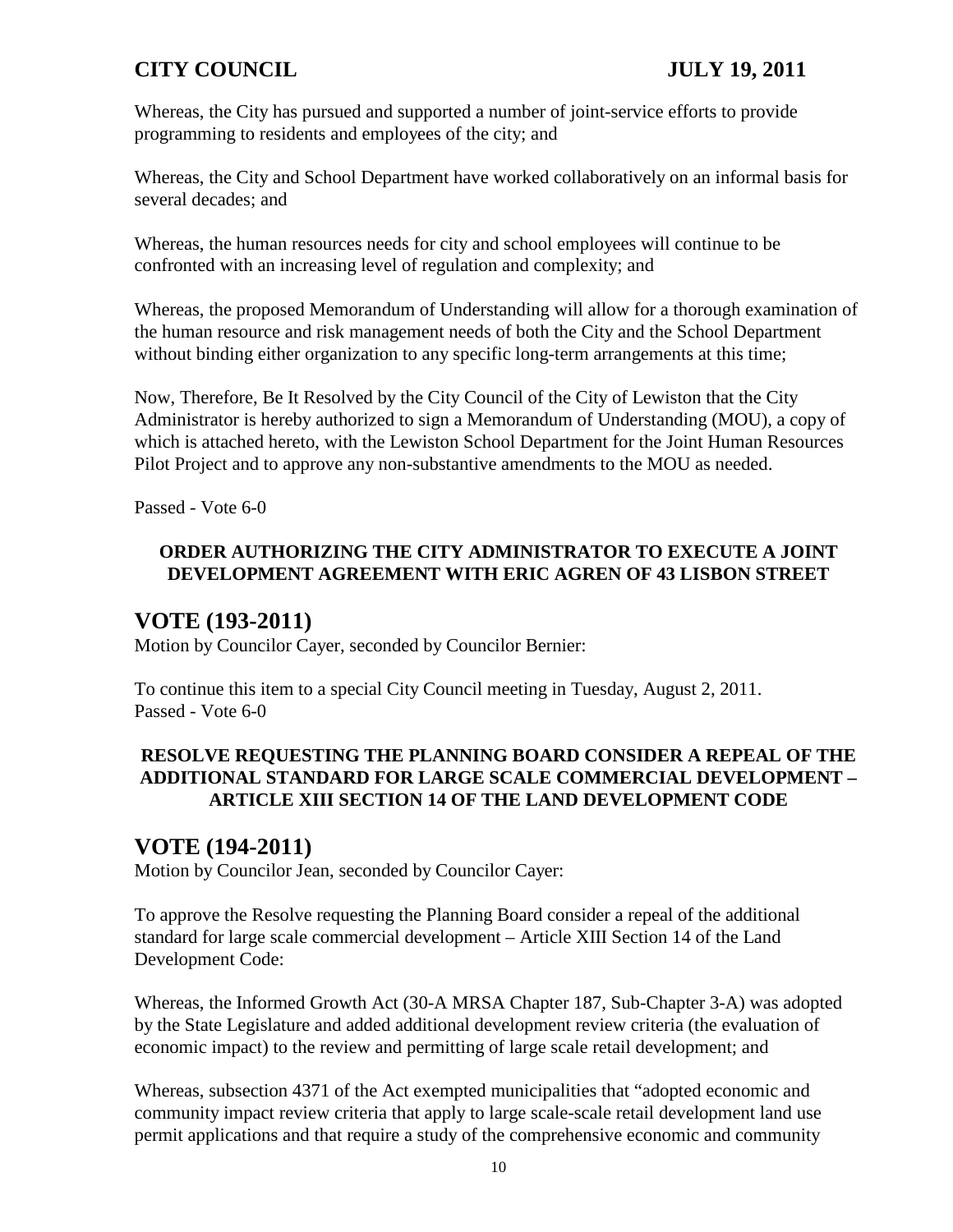impacts of the proposed large scale retail development for consideration among other evidence in applying the review criteria to the application;" and

Whereas, the City opposed the Informed Growth Act prior to its adoption and subsequently adopted its own ordinance in an effort to mitigate its impacts; and

Whereas, during the last session, the legislature amended this Act to allow municipalities discretion as to adopting or not adopting it; and

Whereas, since Lewiston originally chose to become exempt from this Act by adopting its own ordinance, that ordinance will remain in effect even with this change in state law; and

Whereas, given that significant large scale commercial development has already occurred in the Lewiston Auburn area, there is no local benefit to maintaining a policy that makes such development more difficult;

Now, Therefore, Be It Resolved by the City Council of the City of Lewiston that we hereby request that the Planning Board review Article XIII Section 14 of the City's Land Development Code and forward a recommendation as to its repeal.

Passed - Vote 6-0

#### **RESOLVE – WAIVING TAX LIEN FORECLOSURE ON CERTAIN DISTRESSED PROPERTIES**

## **VOTE (195-2011)**

Motion by Councilor Jean, seconded by Councilor Cayer:

To approve the Resolve Waiving Tax Lien Foreclosure on Certain Distressed Properties:

Whereas, the City has a long and successful history of working with property owners who have difficulty meeting their property tax obligations; and

Whereas, tax liens automatically mature on property on which taxes have not been paid eighteen months after the City files liens against them; and

Whereas, once liens mature, the City becomes the technical owner of these properties; and

Whereas, this process is established by State law to ensure that the City is paid the taxes owed, at which time the property is normally returned to its prior owner; and

Whereas, in certain instances, especially where structures are located on leased land, the City may be unable to recover back taxes and demolition or other costs associated with such properties; and

Whereas, in such instances, it may be in the best interest of the City to waive foreclosure while alternatives are sought to address these problem properties; and